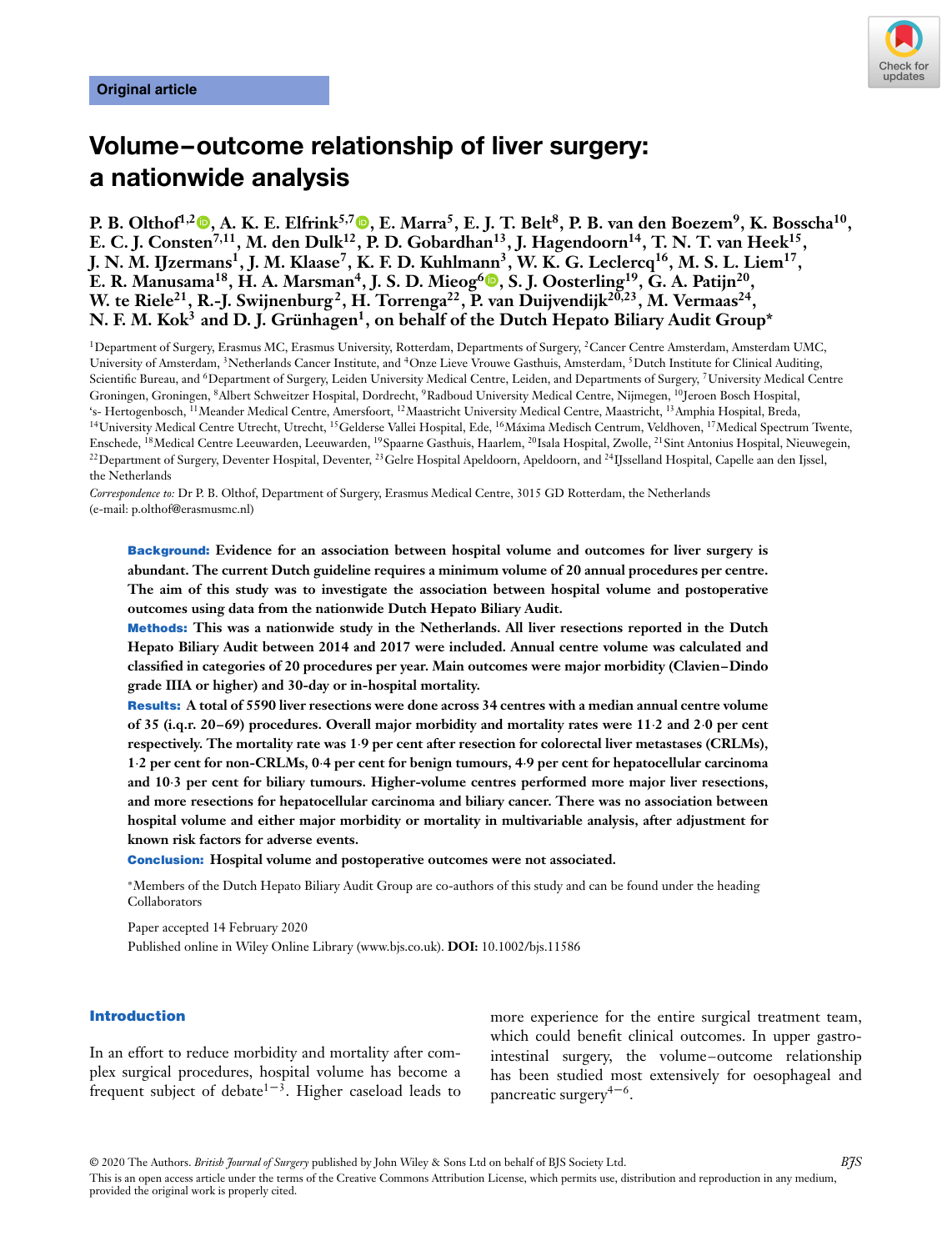Mortality after oesophagectomy in low-volume centres is at least twice that in high-volume centres<sup>4</sup>. Perioperative mortality after pancreatoduodenectomy is also more than twofold lower in centres undertaking more than 40 resections compared with five procedures annually<sup>5,6</sup>. In the Netherlands, these studies have led to a minimum annual case volume of at least 20 procedures per hospital for these operations. Without extensive evidence, this threshold has been extrapolated to hepatobiliary surgery, including liver resection.

Liver surgery, however, is more heterogeneous, with numerous different types of procedures and techniques for various indications, all with their distinct characteristics and risk factors for adverse outcomes. Procedures range from laparoscopic peripheral wedge resection to extended right liver resection with biliary reconstruction for perihilar cholangiocarcinoma. Currently there are no data to support the hospital volume standard of 20 resections annually in the Netherlands. Although improvements in perioperative care have reduced overall surgical morbidity, liver surgery is done in an ageing and increasingly co-morbid population, and is still associated with substantial risks $7-15$ . Adequate risk stratification across all liver surgery centres is essential to ensure optimal clinical outcomes.

This study aimed to investigate the relationship between hospital volume and postoperative outcomes after liver surgery using data from the nationwide Dutch Hepato Biliary Audit (DHBA) on all hepatobiliary resections performed in the Netherlands.

#### **Methods**

This was a retrospective nationwide study of patients who underwent liver surgery in the Netherlands. The Netherlands is a high-income country in Western Europe with over 17 million inhabitants. Healthcare is arranged in 121 hospitals, including eight university hospitals and one comprehensive cancer centre. In the Netherlands, requirements for treating several tumours have been defined by Stichting Oncologische Samenwerking (SONCOS), which is a national establishment for multidisciplinary oncological cooperation founded by the Dutch Societies of Surgical Oncology, Radiotherapy and Medical Oncology. Liver tumours and liver surgery are included. These guidelines are also endorsed by the government and all insurance companies. They include structural requirements such as 24/7 availability of an interventional radiologist and two skilled hepatobiliary surgeons, volume requirements for resection (at least 20 resections have to be performed annually) and mandatory participation in the audit. All hepatobiliary procedures are included in the nationwide

DHBA. The present study included patients who had liver surgery for any indication between 1 January 2014 and 31 December 2017. Patients who underwent exploratory laparotomy because unresectable disease was discovered during surgery, and those who underwent extrahepatic biliary resection only were excluded. Patients with essential data missing (type of tumour, type of procedure, hospital information or operation date) were also excluded.

The study protocol was approved by the scientific committee of the DHBA. All data were handled anonymously. The need for ethical approval and individual informed consent was waived by the medical ethics committee.

#### **Dutch Hepato Biliary Audit**

The DHBA is part of the Dutch Institute of Clinical Auditing and was initiated by the Dutch Liver Surgery Working Group. The DHBA started in 2013 and since 1 January 2014 it has been a mandatory audit for all Dutch centres performing liver surgery. The inclusion criteria are any resection for any type of liver tumour. In 2015 the registration was extended to include all procedures for biliary tumours, with the biliary tumour location specified. Before 2015, patients with biliary tumours were classified as unspecified, along with those who underwent liver resection for biliary tumours other than perihilar or intrahepatic cholangiocarcinoma. Besides direct feedback on potential errors in data entry using the online data form, voluntary external data verification was carried out. Based on this verification, data accuracy was considered adequate for all audited centres. Further details of the audit have been described elsewhere<sup>14</sup>.

## **Hospital volume**

The total number of liver resections performed during the study in each centre was recorded and the median number of procedures annually was defined as the hospital volume. In centres where liver surgery was discontinued during the study interval (all owing to an annual procedural volume below 20), only the years in which liver surgery was performed were used in the volume calculation. Extrahepatic biliary resections and exploratory laparotomies without liver resection were not included in hospital volume calculations. The annual hospital volume was classified into fewer than 20, 20–39, 40–59, 60–79 and 80 or more procedures. For multivariable analyses, the 20–39 category was used as reference because of the existing volume requirement of 20 resections annually.

### **Definitions**

Major liver resection was defined as resection of at least three adjacent Couinaud segments. All complications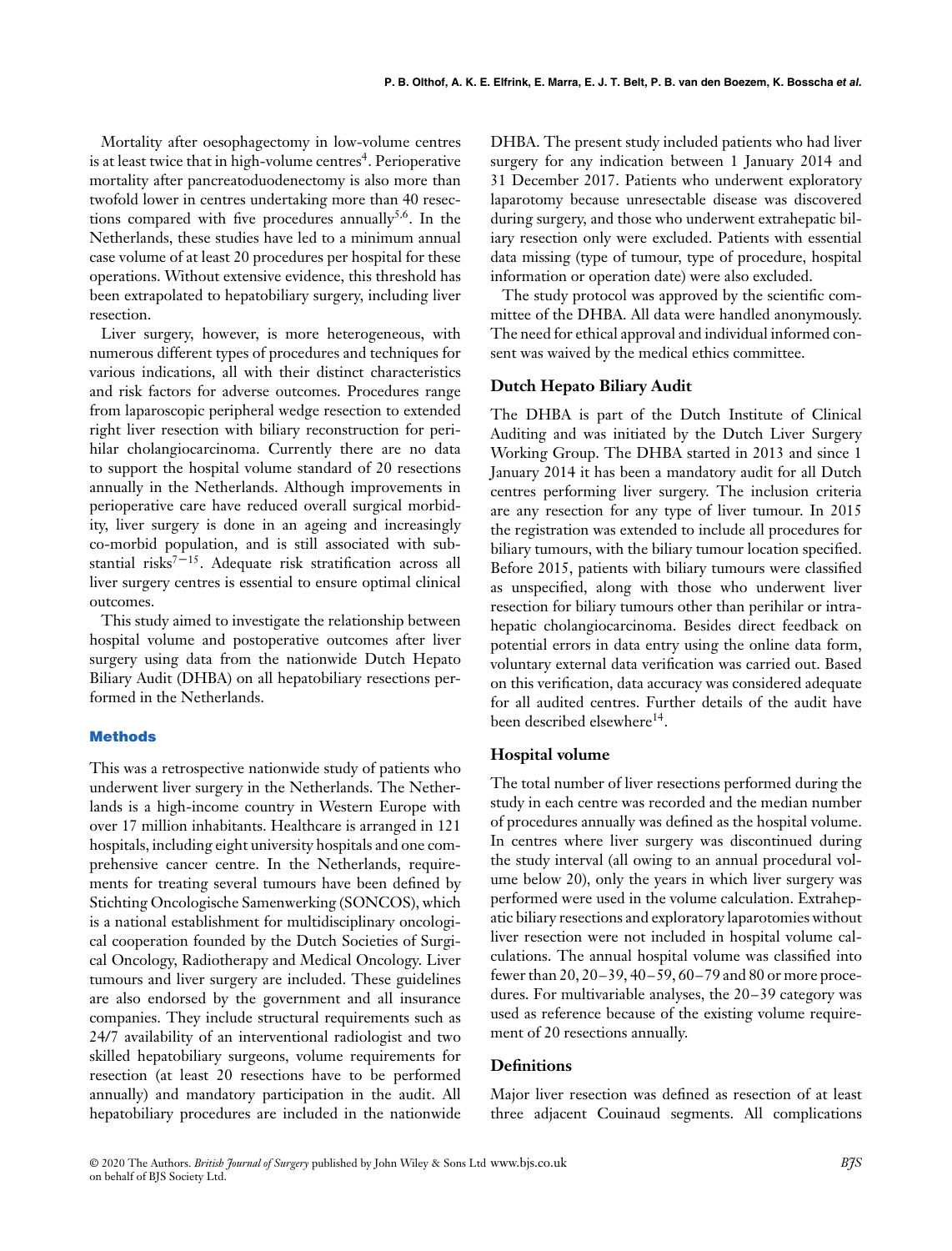**Table 1 Patient and treatment characteristics and outcomes according to hospital volume in the Dutch Hepato Biliary Audit between 2014 and 2017**

|                                            | Hospital volume (annual no. of liver resections) |                          |                          |                           |                           |             |
|--------------------------------------------|--------------------------------------------------|--------------------------|--------------------------|---------------------------|---------------------------|-------------|
|                                            | < 20<br>$(n = 196)$                              | $20 - 39$<br>$(n = 866)$ | $40 - 59$<br>$(n = 822)$ | $60 - 79$<br>$(n = 1953)$ | $\geq 80$<br>$(n = 1753)$ | $P_{\perp}$ |
| <b>Baseline characteristics</b>            |                                                  |                          |                          |                           |                           |             |
| $Age > 70$ years                           | 75(38.3)                                         | 345(39.8)                | 295(35.9)                | 600(30.7)                 | 444(25.3)                 | 0.035       |
| Men                                        | 117(59.7)                                        | 503(58.1)                | 462(56.2)                | 1146(58.7)                | 947(54.0)                 | < 0.001     |
| ASA fitness grade > III                    | 26(13.3)                                         | 199(23.0)                | 133(16.2)                | 363(18.6)                 | 302(17.2)                 | < 0.001     |
| BMI (kg/m <sup>2</sup> ) <sup>*</sup>      | 26.9(4.4)                                        | 25.9(4.2)                | 26.2(4.6)                | 26.5(4.6)                 | 26.1(4.5)                 | $0.076$ ‡   |
| Charlson co-morbidity index score $\geq$ 2 | 70(35.7)                                         | 264(30.5)                | 210(25.5)                | 542(27.8)                 | 409(23.3)                 | < 0.001     |
| Preoperative liver disease                 | 1(0.5)                                           | 41 $(4.7)$               | 18(2.2)                  | 71(3.6)                   | 94(5.4)                   | < 0.001     |
| Previous liver surgery                     | 23(12.5)                                         | 149(17.3)                | 122(14.8)                | 272 (13-9)                | 206(11.8)                 | 0.003       |
| Preoperative chemotherapy                  | 16(8.8)                                          | 180(22.1)                | 150(18.2)                | 295(15.1)                 | 483(27.6)                 | < 0.001     |
| Preoperative portal vein embolization      | 0(0)                                             | 10(3.2)                  | 10 $(1.2)$               | 34(1.7)                   | 61(3.5)                   | < 0.001     |
| Type of tumour                             |                                                  |                          |                          |                           |                           | < 0.001     |
| Colorectal liver metastasis                | 166 $(84.7)$                                     | 723 (83-5)               | 649 (79.0)               | 1304(66.8)                | 1004(57.3)                |             |
| Liver metastasis from other origin         | 11 $(5.6)$                                       | 34(3.9)                  | 61(7.4)                  | 146 $(7.5)$               | 150(8.6)                  |             |
| Benign liver tumour                        | 15(7.7)                                          | 58 $(6.7)$               | 42(5.1)                  | 190(9.7)                  | 214(12.2)                 |             |
| Hepatocellular carcinoma                   | 4(2.0)                                           | 36(4.2)                  | 55 $(6.7)$               | 201(10.3)                 | 254(14.5)                 |             |
| Malignant tumour of biliary tract          | 0(0)                                             | $15(1-7)$                | 15(1.8)                  | 112 $(5.7)$               | 131(7.5)                  |             |
| Operative characteristics and outcomes     |                                                  |                          |                          |                           |                           |             |
| Major liver resection                      | 29(14.8)                                         | 130(15.0)                | 240 (29.2)               | 432(22.1)                 | 549(31.3)                 | < 0.001     |
| Minimally invasive approach                | 17(8.7)                                          | 259(29.9)                | 140(17.0)                | 488 (25.0)                | 198(11.3)                 | < 0.001     |
| Intraoperative ablation                    | 7(3.6)                                           | 109(12.6)                | 161 (19.6)               | 292(15.0)                 | 289(16.5)                 | < 0.001     |
| Simultaneous colorectal resection          | 36(18.4)                                         | 112(12.9)                | 92(11.2)                 | 144(7.4)                  | 139(7.9)                  | < 0.001     |
| Simultaneous other resection               | 70(35.7)                                         | 185(21.4)                | 118 $(14.4)$             | 306(15.7)                 | 207(11.8)                 | < 0.001     |
| <b>Biliary reconstruction</b>              | 0(0)                                             | 1(0.1)                   | 3(0.4)                   | 47(2.4)                   | 44(2.5)                   | < 0.001     |
| Complicated postoperative course           | 22(11.2)                                         | 97(11.2)                 | 122(14.8)                | 230(11.8)                 | 297 (16.9)                | < 0.001     |
| Major morbidity                            | 16(8.2)                                          | 73(8.4)                  | 90(10.9)                 | 197(10.1)                 | 249(14.2)                 | < 0.001     |
| Postoperative bile leakage                 | 5(2.6)                                           | 28(3.2)                  | 27(3.3)                  | 67(3.4)                   | 111(6.3)                  | < 0.001     |
| Postoperative haemorrhage                  | 2(1.0)                                           | 7(0.8)                   | 11(1.3)                  | 19(1.0)                   | 27(1.5)                   | < 0.001     |
| Postoperative liver failure                | 2(1.0)                                           | 11(1.3)                  | 9(1.1)                   | $34(1-7)$                 | 48(2.7)                   | 0.016       |
| Death                                      | 2(1.0)                                           | 12(1.4)                  | 11(1.3)                  | 32(1.6)                   | 57(3.3)                   | < 0.001     |

Values in parentheses are percentages unless indicated otherwise; \*values are mean(s.d.).  $\forall x^2$  or Fisher's exact test, except  $\sharp$ Kruskal–Wallis test.

within 30 days after surgery were scored and graded according to the Clavien–Dindo classification<sup>16</sup>. Major morbidity was defined as the presence of a grade IIIA or higher complication. A complicated postoperative course was defined by: hospital stay exceeding 14 days, major morbidity or death. Postoperative mortality was defined as death in hospital or within 30 days after surgery; 90-day mortality was not included in the audit.

### **Statistical analysis**

Categorical variables are shown as numbers with percentages, and differences between these variables were tested using  $\chi^2$  or Fisher's exact test. Continuous variables are presented as median (i.q.r.), unless indicated otherwise, with differences tested using Mann–Whitney *U* or

Kruskal–Wallis test. Univariable and multivariable logistic regression analyses were used to identify factors associated with outcomes. Variables associated with the outcome (*P <*0⋅100, Wald test) in univariable analysis were included in a multivariable model. Backward selection was used in order to obtain a parsimonious model. Multivariable analyses for major morbidity and mortality were conducted on the entire cohort. The analysis for major morbidity was repeated in the subgroups of minor liver resection, major liver resection, and resection for colorectal liver metastases. Multicollinearity was assessed in all models by calculation of the variance inflation factor (VIF). A VIF of 2⋅5 is equivalent to an *R*<sup>2</sup> of 0⋅6 between two variables, and correlations with a VIF above 2⋅5 were considered troublesome. Sensitivity analyses were performed for every multivariable model to determine the dependency of the model outcome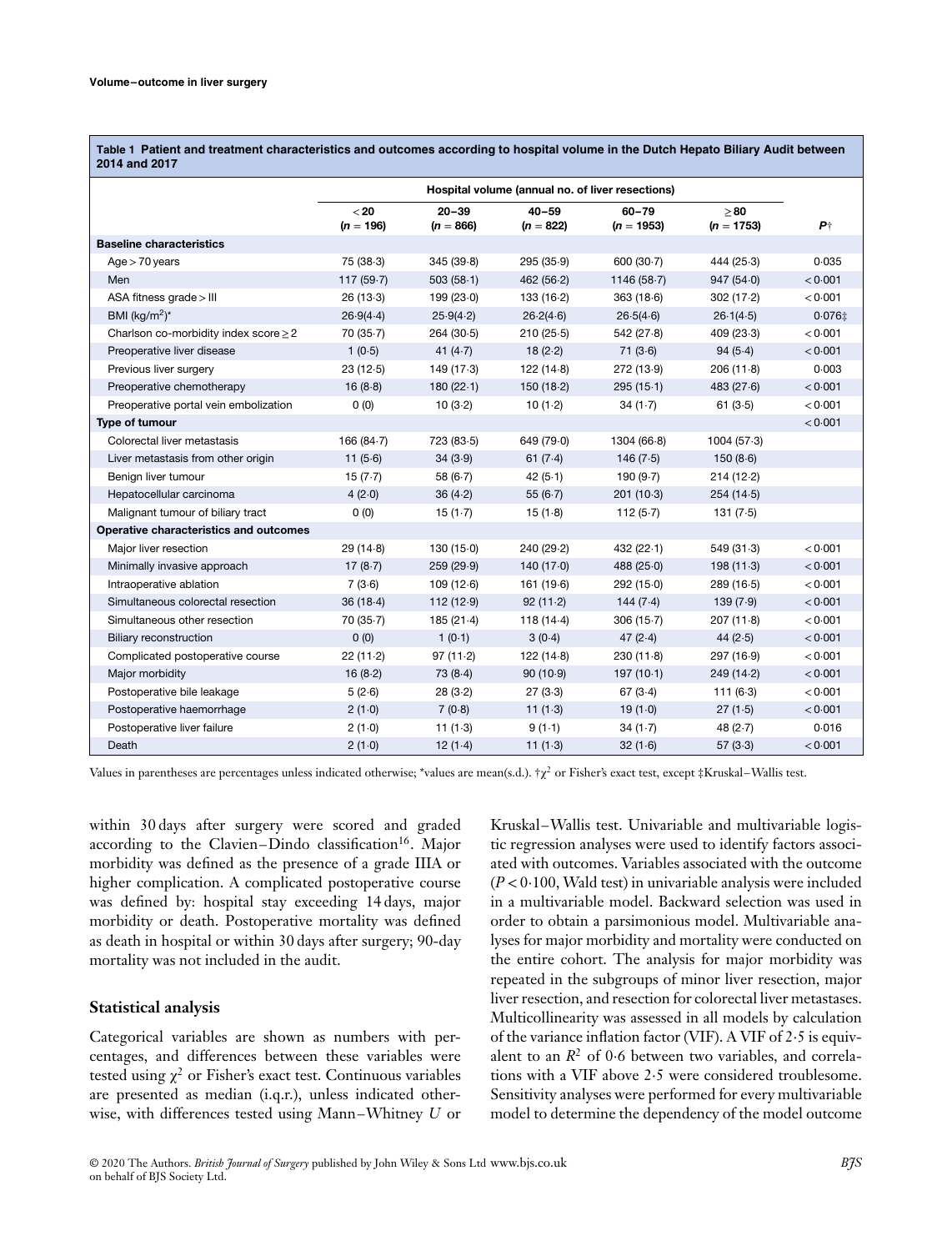

**a** Major morbidity and **b** mortality.

on specific variables. The analyses were repeated with the inclusion of additional parameters: centre volume of major liver resections (more than 10 procedures), and the year of surgery. *P <*0⋅050 was considered to indicate statistical significance. All analyses were performed using R (R Foundation for Statistical Computing, Vienna, Austria).

#### **Results**

#### **Liver surgery in the Netherlands**

A total of 6094 procedures were undertaken. Seventy-four extrahepatic biliary resections and 267 procedures for unresectable tumours were excluded. A further 163 procedures were excluded owing to missing essential data. Finally, 5590 procedures were included in the analyses. These procedures were done across 34 centres with a median of 35 (i.q.r. 20–69) annually. Overall, 13⋅7 per cent of the patients had a complicated postoperative course. The major morbidity rate was 11⋅2 per cent and the postoperative mortality rate was 2⋅0 per cent. The postoperative course was complicated after 9⋅2 per cent of the 4210 minor liver resections, and major morbidity and mortality rates in these patients were 7⋅8 and 1⋅2 per cent respectively. After 1380 major liver resections, 26⋅0 per cent of patients had a complicated postoperative course; the major morbidity rate was 20⋅8 per cent and the mortality rate 5⋅9 per cent.

An increase in the rate of adverse events was observed in higher-volume centres in the overall cohort (*Table 1* and *Fig*. *1*). Of all 1062 resections performed in centres with fewer than 40 resections per year, 816 (76⋅8 per cent) were minor resections for colorectal liver metastases (CRLMs) or benign lesions, and only 21 (2⋅0 per cent) were major

resections for hepatocellular carcinoma (HCC) or biliary tumours.

#### **Outcomes according to disease subgroups**

*Table 2* shows morbidity and mortality rates according to indication for liver surgery. For minor liver resections, morbidity and mortality rates were similar across different volume centres for most diagnoses.

Morbidity and mortality for biliary tumours subdivided according to tumour location are shown in *Table 2*. Morbidity and mortality rates were highest for perihilar cholangiocarcinoma (47⋅0 and 14⋅0 per cent respectively).

The 550 resections for HCC over 4 years were performed across 22 centres, with 20 centres still undertaking HCC resections in 2017. The 273 resections for biliary tumours were carried out in 16 centres. Fourteen centres performed resections for perihilar and intrahepatic cholangiocarcinoma.

#### **Multivariable analyses**

Although the odds ratio for major morbidity and mortality was significantly higher for centres undertaking at least 80 liver resections annually compared with those performing 20–39 procedures in univariable analyses, there was no hospital volume–outcome relationship in multivariable analyses for major morbidity and mortality in the overall cohort after correction for other confounding variables (*Table 3*; *Table S1*, supporting information). The multivariable analyses for major morbidity and mortality were repeated for minor resection only (*Table S2*, supporting information), major resections (*Table S3*, supporting information) and resections for CRLMs (*Table S4*, supporting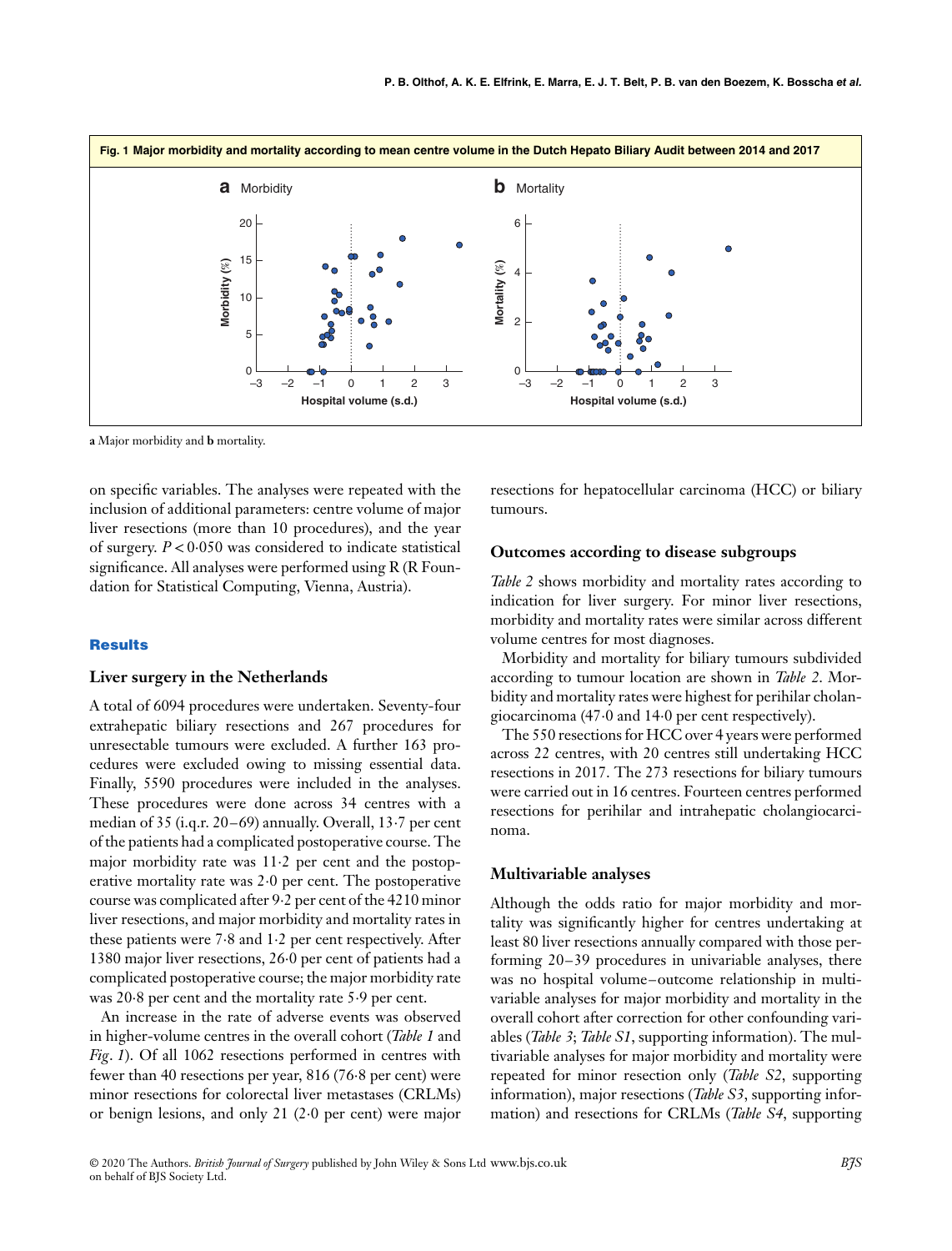**Table 2 Tumour-specific major morbidity and mortality rate after major and minor liver resections, and liver resection for biliary tumours according to hospital volume in the Dutch Hepato Biliary Audit between 2014 and 2017**

|                                     | Hospital volume (annual no. of liver resections) |                     |                     |                  |                |                 |
|-------------------------------------|--------------------------------------------------|---------------------|---------------------|------------------|----------------|-----------------|
|                                     | $20$                                             | $20 - 39$           | $40 - 59$           | $60 - 79$        | $\geq 80$      | Overall         |
| <b>Minor liver resection</b>        |                                                  |                     |                     |                  |                |                 |
| Colorectal liver metastases         |                                                  |                     |                     |                  |                |                 |
| No. of procedures                   | 141                                              | 605                 | 463                 | 1057             | 751            | 3017            |
| Morbidity (%)                       | 7.1                                              | 7.4                 | 7.6                 | 6.9              | 9.5            | 9.1             |
| Mortality (%)                       | 0.7                                              | 0.3                 | 0.6                 | 0.6              | 1.2            | 1.4             |
| Non-colorectal liver metastases     |                                                  |                     |                     |                  |                |                 |
| No. of procedures                   | 8                                                | 32                  | 44                  | 129              | 122            | 335             |
| Morbidity (%)                       | 0                                                | 6                   | 14                  | 8.5              | 4.1            | 7.1             |
| Mortality (%)                       | $\mathbf 0$                                      | $\mathbf 0$         | 0                   | $\pmb{0}$        | $\mathsf 0$    | 0.3             |
| Benign tumour                       |                                                  |                     |                     |                  |                |                 |
| No. of procedures                   | 15                                               | 55                  | 31                  | 154              | 148            | 403             |
| Morbidity (%)                       | $\overline{7}$                                   | 9                   | 3                   | 7.8              | 6.1            | 6.9             |
| Mortality (%)                       | $\mathsf 0$                                      | $\mathbf 0$         | 0                   | 0.6              | $\mathsf 0$    | 0.2             |
| Hepatocellular carcinoma            |                                                  |                     |                     |                  |                |                 |
| No. of procedures                   | 3                                                | 31                  | 36                  | 136              | 134            | 340             |
| Morbidity (%)                       | $\mathbf 0$                                      | 3                   | 22                  | 7.4              | 11.2           | $10-0$          |
| Mortality (%)                       | $\pmb{0}$                                        | $\mathbf 0$         | 6                   | $\pmb{0}$        | $3-0$          | 2.1             |
| <b>Major liver resection</b>        |                                                  |                     |                     |                  |                |                 |
| Colorectal liver metastases         |                                                  |                     |                     |                  |                |                 |
| Number                              | 25                                               | 118                 | 186                 | 247              | 253            | 829             |
| Morbidity (%)                       | 16                                               | 25.4                | 11.8                | 16.2             | 17.8           | 15.4            |
| Mortality (%)                       | 0                                                | $6-8$               | 0.5                 | 4.0              | 4.7            | $3-7$           |
| Non-colorectal liver metastases     |                                                  |                     |                     |                  |                |                 |
| No. of procedures                   | 3                                                | $\overline{2}$      | 17                  | 17               | 28             | 67              |
| Morbidity (%)                       | $\mathsf 0$                                      | 50                  | 18                  | 24               | 27             | 24              |
| Mortality (%)                       | $\mathsf 0$                                      | 0                   | 6                   | 6                | $\overline{7}$ | 5.9             |
| Benign tumour                       |                                                  |                     |                     |                  |                |                 |
| No. of procedures                   | 0                                                | 3                   | 11                  | 36               | 66             | 116             |
| Morbidity (%)                       | $\overline{\phantom{a}}$                         | $\mathbf 0$         | 36                  | 19               | 23             | 10.2            |
| Mortality (%)                       | $\qquad \qquad -$                                | 0                   | 0                   | 3                | 0              | 0.9             |
| Hepatocellular carcinoma            |                                                  |                     |                     |                  |                |                 |
| No. of procedures                   | 1                                                | 5                   | 19                  | 65               | 120            | 210             |
| Morbidity (%)                       | 100                                              | $\mathbf 0$         | 16                  | 20               | 25.0           | 22.4            |
| Mortality (%)                       | 100                                              | $\mathbf 0$         | 16                  | 8                | 9.2            | 9.5             |
| Liver resection for biliary tumours |                                                  |                     |                     |                  |                |                 |
| Overall                             |                                                  |                     |                     |                  |                |                 |
| No. of procedures                   | $\mathbf{0}$                                     | 15                  | 15                  | 112              | 131            | 273             |
| Morbidity (%)                       |                                                  | 13                  | 53                  | 24.1             | 38.9           | 32.2            |
| Mortality (%)                       |                                                  | $\mathsf{O}$        | $\overline{7}$      | 7.1              | 14.5           | 10.3            |
| Perihilar                           |                                                  |                     |                     |                  |                |                 |
| No. of procedures                   | $\mathsf 0$                                      | $\mathbf{1}$        | $\mathbf{3}$        | 46               | 50             | 100             |
| Morbidity (%)                       | $\overline{\phantom{0}}$                         | 0                   | 100                 | 33               | 58             | 47.0            |
| Mortality (%)                       | -                                                | $\mathsf{O}\xspace$ | $\mathsf{O}\xspace$ | 11               | 18             | 14.0            |
| Intrahepatic                        |                                                  |                     |                     |                  |                |                 |
| No. of procedures                   | $\pmb{0}$                                        | $\overline{5}$      | $\overline{4}$      | 44               | 44             | 97              |
| Morbidity (%)                       | $\overline{\phantom{0}}$                         | 20                  | 50                  | 16               | 34             | 26              |
| Mortality (%)                       | -                                                | $\mathbf 0$         | 25                  | $\overline{2}$   | 18             | 10              |
| Extrahepatic / unspecified          |                                                  |                     |                     |                  |                |                 |
| No. of procedures                   | $\mathsf 0$                                      | $\overline{9}$      | 8                   | 22               | 37             | 76              |
| Morbidity (%)                       | $\overline{\phantom{0}}$                         | 11                  | 38                  | 23               | $19$           | 21              |
| Mortality (%)                       | $\overline{\phantom{0}}$                         | $\mathbf 0$         | $\mathbf 0$         | $\boldsymbol{9}$ | 5              | $5\phantom{.0}$ |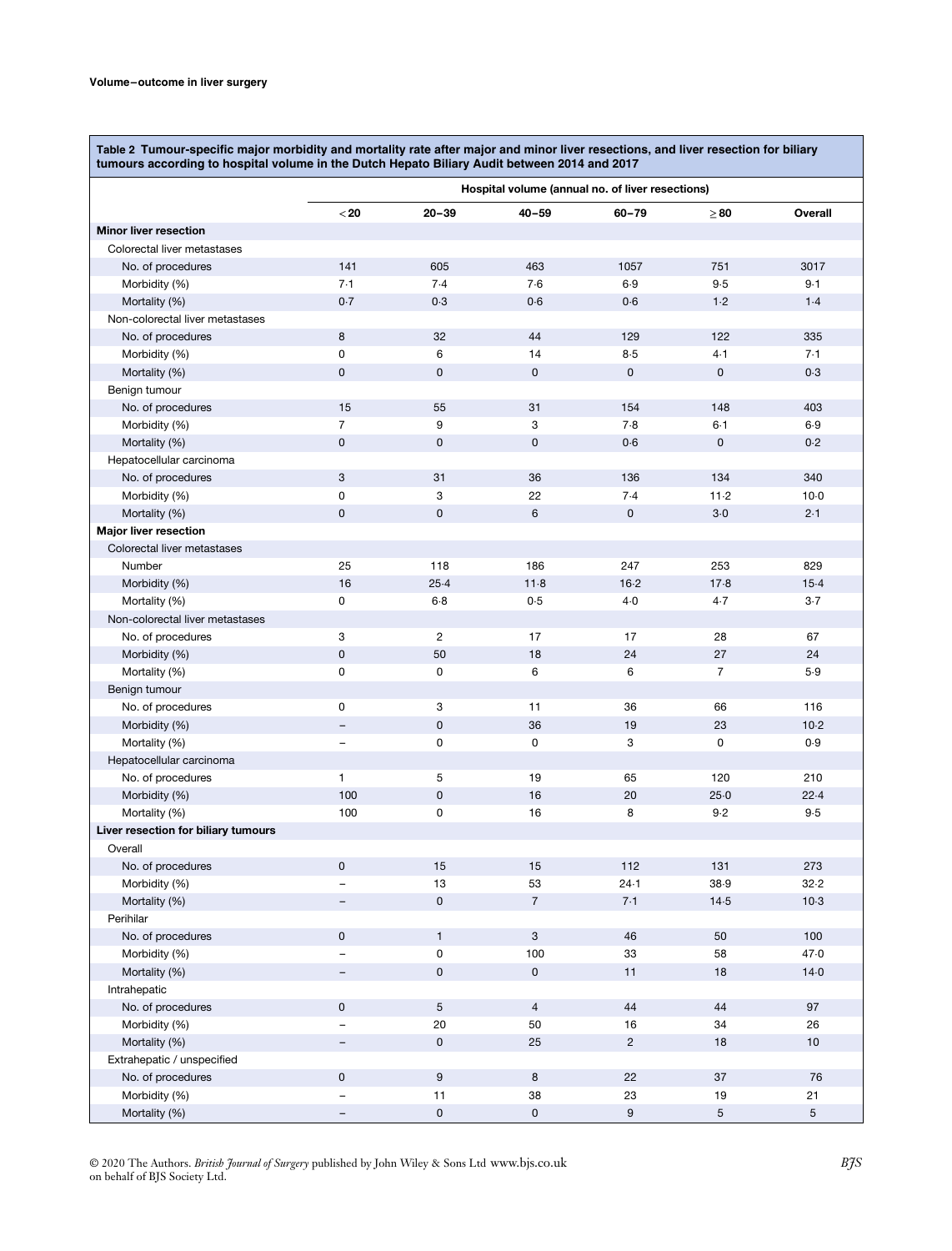**Table 3 Univariable and multivariable logistic regression analyses for factors associated with major morbidity including hospital volume in the Dutch Hepato Biliary Audit between 2014 and 2017**

|                                   |                 | Univariable analysis                   |         | <b>Multivariable analysis</b>        |         |
|-----------------------------------|-----------------|----------------------------------------|---------|--------------------------------------|---------|
|                                   | No. of patients | Odds ratio                             | P       | Odds ratio                           | P       |
| Age (years)                       |                 |                                        | < 0.001 |                                      | < 0.001 |
| $\leq 70$                         | 3811            | $1.00$ (reference)                     |         | 1.00 (reference)                     |         |
| >70                               | 1759            | 1.22(1.03, 1.45)                       |         | 1.12(0.93, 1.39)                     |         |
| Missing*                          | 20              |                                        |         |                                      |         |
| <b>Sex</b>                        |                 |                                        | 0.026   |                                      | 0.221   |
| М                                 | 3175            | $1.00$ (reference)                     |         | 1.00 (reference)                     |         |
| F                                 | 2399            | $0.67$ ( $0.57$ , $0.80$ )             |         | 0.63(0.53, 0.78)                     |         |
| Missing*                          | 16              |                                        |         |                                      |         |
| <b>ASA fitness grade</b>          |                 |                                        | < 0.001 |                                      | < 0.001 |
| $I-II$                            | 4388            | 1.00 (reference)                       |         | 1.00 (reference)                     |         |
| $\geq$ III                        | 1023            | 1.86(1.53, 2.25)                       |         | 1.77(1.39, 2.15)                     |         |
| Missing*                          | 179             |                                        |         |                                      |         |
| Charlson co-morbidity index score |                 |                                        | < 0.001 |                                      | 0.002   |
| $0 - 1$                           | 3909            | 1.00 (reference)                       |         | $1.00$ (reference)                   |         |
| $\geq$ 2                          | 1495            | 1.53(1.28, 1.82)                       |         | 1.44(1.14, 1.74)                     |         |
| Missing*                          | 186             |                                        |         |                                      |         |
| BMI (per $kg/m2$ )                |                 | 1.00(0.98, 1.02)                       | 0.963   |                                      |         |
| Liver co-morbidity                |                 |                                        | 0.029   |                                      | 0.998   |
| No                                | 5043            | $1.00$ (reference)                     |         | $1.00$ (reference)                   |         |
| Yes                               | 225             | 1.51(1.03, 2.15)                       |         | 1.01(0.63, 1.56)                     |         |
| Missing*                          | 322             |                                        |         |                                      |         |
| <b>Previous resection</b>         |                 |                                        | 0.721   |                                      |         |
| No                                | 4620            | $1.00$ (reference)                     |         |                                      |         |
| Yes                               | 772             | 0.96(0.74, 1.21)                       |         |                                      |         |
| Missing*                          | 198             |                                        |         |                                      |         |
| Type of tumour                    |                 |                                        | < 0.001 |                                      | < 0.001 |
| <b>CRLM</b>                       | 3846            | $1.00$ (reference)                     |         | $1.00$ (reference)                   |         |
| Other liver metastasis            | 402             | 1.06(0.74, 1.48)                       | 0.725   | 1.03(0.69, 1.48)                     | 0.889   |
| Benign                            | 519             | 1.12(0.82, 1.50)                       | 0.470   | 1.48(1.01, 2.09)                     | 0.044   |
| <b>HCC</b>                        | 550             | 1.66(1.28, 2.14)                       | < 0.001 | 1.20(0.92, 1.74)                     | 0.147   |
| Cholangiocarcinoma                | 273             | $4.58$ ( $3.46, 6.02$ )                | < 0.001 | $3.61$ ( $2.60, 3.03$ )              | < 0.001 |
| Preoperative chemotherapy         |                 |                                        | 0.367   |                                      |         |
| No                                | 4062            | $1.00$ (reference)                     |         |                                      |         |
| Yes                               | 1124            | 0.91(0.73, 1.12)                       |         |                                      |         |
| Missing*                          | 404             |                                        |         |                                      |         |
| Procedure                         |                 |                                        | 0.185   |                                      |         |
| Resection                         | 4732            | $1.00$ (reference)                     |         |                                      |         |
| Resection and ablation            | 858             |                                        |         |                                      |         |
|                                   | $\mathsf 0$     | 0.90(0.76, 1.05)                       |         |                                      |         |
| Missing*<br>Surgical approach     |                 |                                        | < 0.001 |                                      | < 0.001 |
|                                   |                 |                                        |         |                                      |         |
| Open                              | 4141            | $1.00$ (reference)<br>0.40(0.30, 0.53) | < 0.001 | 1.00 (reference)<br>0.57(0.42, 0.78) | < 0.001 |
| Laparoscopic                      | 1102            |                                        | 0.394   |                                      |         |
| Conversion to open                | 206             | 0.82(0.51, 1.26)                       |         | 0.86(0.50, 1.37)                     | 0.532   |
| Missing*                          | 141             |                                        |         |                                      |         |
| <b>Major resection</b>            |                 |                                        | < 0.001 |                                      | < 0.001 |
| No                                | 4107            | 1.00 (reference)                       |         | 1.00 (reference)                     |         |
| Yes                               | 1380            | 3.10(2.60, 3.68)                       |         | $2.47$ ( $2.02$ , $3.03$ )           |         |
| Missing*                          | 103             |                                        |         |                                      |         |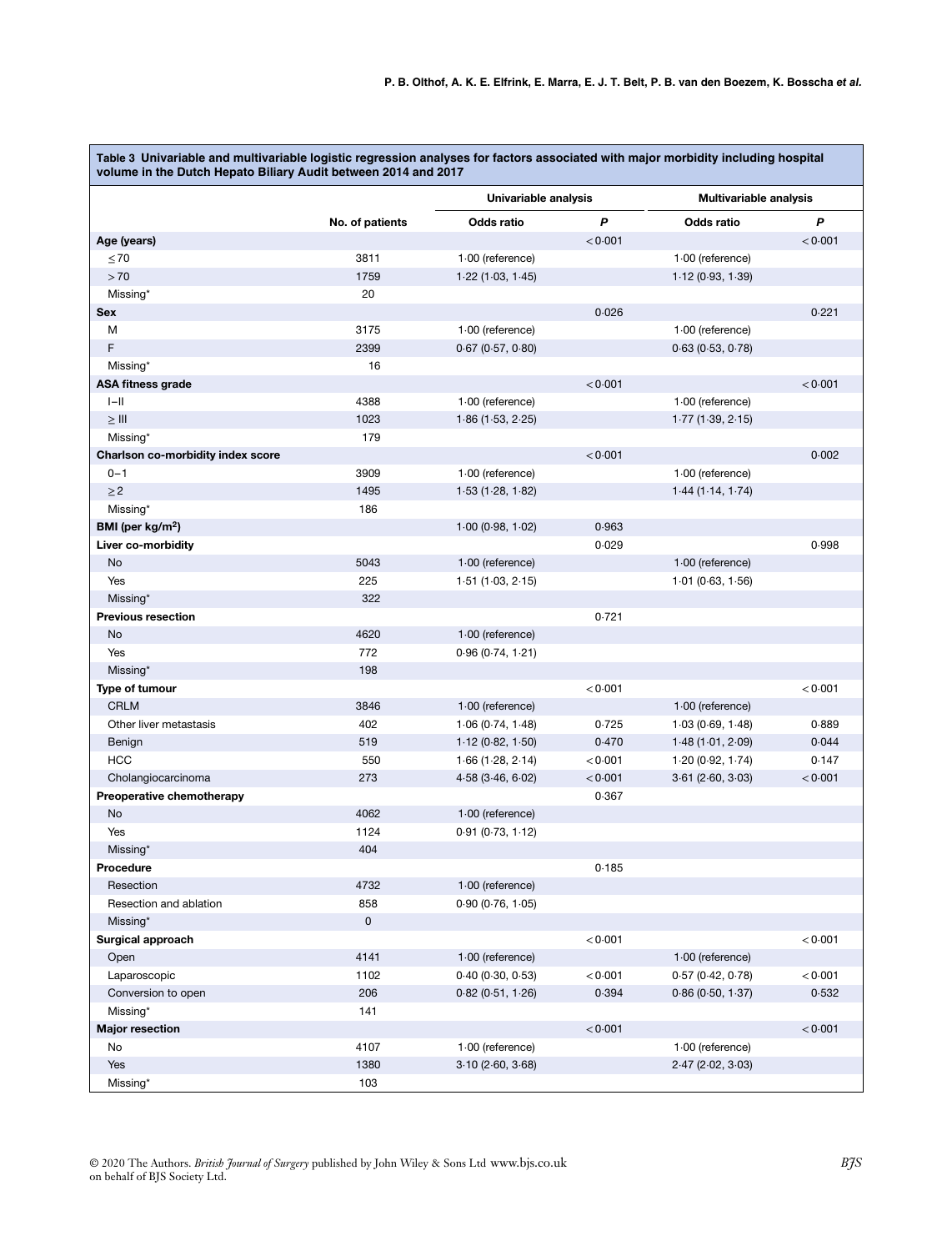| <b>Table 3 Continued</b>          |                 |                      |         |                        |         |
|-----------------------------------|-----------------|----------------------|---------|------------------------|---------|
|                                   |                 | Univariable analysis |         | Multivariable analysis |         |
|                                   | No. of patients | Odds ratio           | P       | Odds ratio             | P       |
| Simultaneous other resection      |                 |                      | < 0.001 |                        | < 0.001 |
| No                                | 2713            | $1.00$ (reference)   |         | 1.00 (reference)       |         |
| Yes                               | 886             | 1.60(1.28, 2.00)     | < 0.001 | 1.57(1.20, 2.05)       | < 0.001 |
| Missing*                          | 1991            | 1.23(1.02, 1.48)     | 0.031   | 1.14(0.92, 1.42)       | 0.238   |
| Simultaneous colorectal resection |                 |                      | 0.002   |                        | < 0.001 |
| No                                | 4883            | 1.00 (reference)     |         | $1.00$ (reference)     |         |
| Yes                               | 523             | 1.50(1.15, 1.92)     |         | 2.01(1.47, 2.73)       |         |
| Missing*                          | 184             |                      |         |                        |         |
| Type of hospital                  |                 |                      | < 0.001 |                        | 0.914   |
| Tertiary referral centre          | 3057            | 1.00 (reference)     |         | $1.00$ (reference)     |         |
| Other                             | 2533            | 0.63(0.53, 0.75)     |         | 0.98(0.71, 1.36)       |         |
| Annual hospital volume            |                 |                      | < 0.001 |                        | 0.163   |
| $20 - 39$                         | 866             | $1.00$ (reference)   |         | $1.00$ (reference)     |         |
| < 20                              | 196             | 0.90(0.51, 1.49)     | 0.692   | 0.82(0.45, 1.44)       | 0.524   |
| $40 - 59$                         | 822             | 1.26(0.93, 1.71)     | 0.143   | 1.16(0.81, 1.67)       | 0.412   |
| $60 - 79$                         | 1953            | 1.11(0.83, 1.49)     | 0.485   | 1.05(0.73, 1.53)       | 0.783   |
| $\geq 80$                         | 1753            | $1.67$ (1.22, 2.02)  | < 0.001 | 1.41(0.91, 2.19)       | 0.121   |

Values in parentheses are 95 per cent confidence intervals. \*Not included in multivariable analysis. CRLM, colorectal liver metastasis; HCC, hepatocellular carcinoma.

information). None of these analyses demonstrated a hospital volume–outcome effect. Multicollinearity was not a problem as the VIF was below 2⋅5 for all variables in all models. Sensitivity analyses were undertaken for all outcomes stratified by tumour type. In addition, all logistic regression analyses were performed with addition of a variable concerning annual major resection volume (more than 10) and with addition of a variable correcting for year of surgery. These variables were not significant predictors of outcomes and did not alter the results of the multivariable models.

### **Oncological margins**

The association between hospital volume and oncological margin was investigated (*Table S5*, supporting information). Negative margins were achieved in 3251 patients with CRLMs (84⋅5 per cent), with more frequent positive resection margins in the higher-volume centres. These results are likely to be explained by more advanced disease in these patients, as demonstrated by multivariable analyses that identified five or more metastases (odds ratio 1⋅57, 95 per cent c.i. 1⋅08 to 2⋅26) and major liver resection (odds ratio 1⋅37, 1⋅07 to 1⋅75) as predictors of positive margins. Centre volume was not significant in multivariable analysis. Positive margins were most frequent after resection of biliary tumours, and in particular in lower-volume centres

after resection of perihilar and intrahepatic cholangiocarcinoma (*Table S5*, supporting information).

## **Discussion**

In the Dutch setting, no association between hospital volume and morbidity or mortality was observed after liver surgery. Although there is no evidence base for the current cut-off of 20 procedures, all data were gathered after the implementation of this current guideline and the data do not support the implementation of any lower, or need for a higher, procedure volume cut-off. The lack of a volume–outcome relationship is likely to be explained by the existing advanced patient selection across lower- and higher-volume centres in regional collaboration. There remains room for improvement in resections for HCC and biliary tumours. Reduction in the number of centres currently involved in treating HCC and biliary tumours to a few dedicated centres might help to improve outcomes for these high-risk patients.

Few nationwide analyses reporting on morbidity and mortality after liver resection are available, and data on hospital volume are scarce. A French nationwide study<sup>17</sup> that included 28 708 liver resections over 4 years reported a 90-day mortality rate of 3⋅2 per cent. There was a median of four resections per centre and 20 per cent of patients had surgery in centres with a case volume below ten annual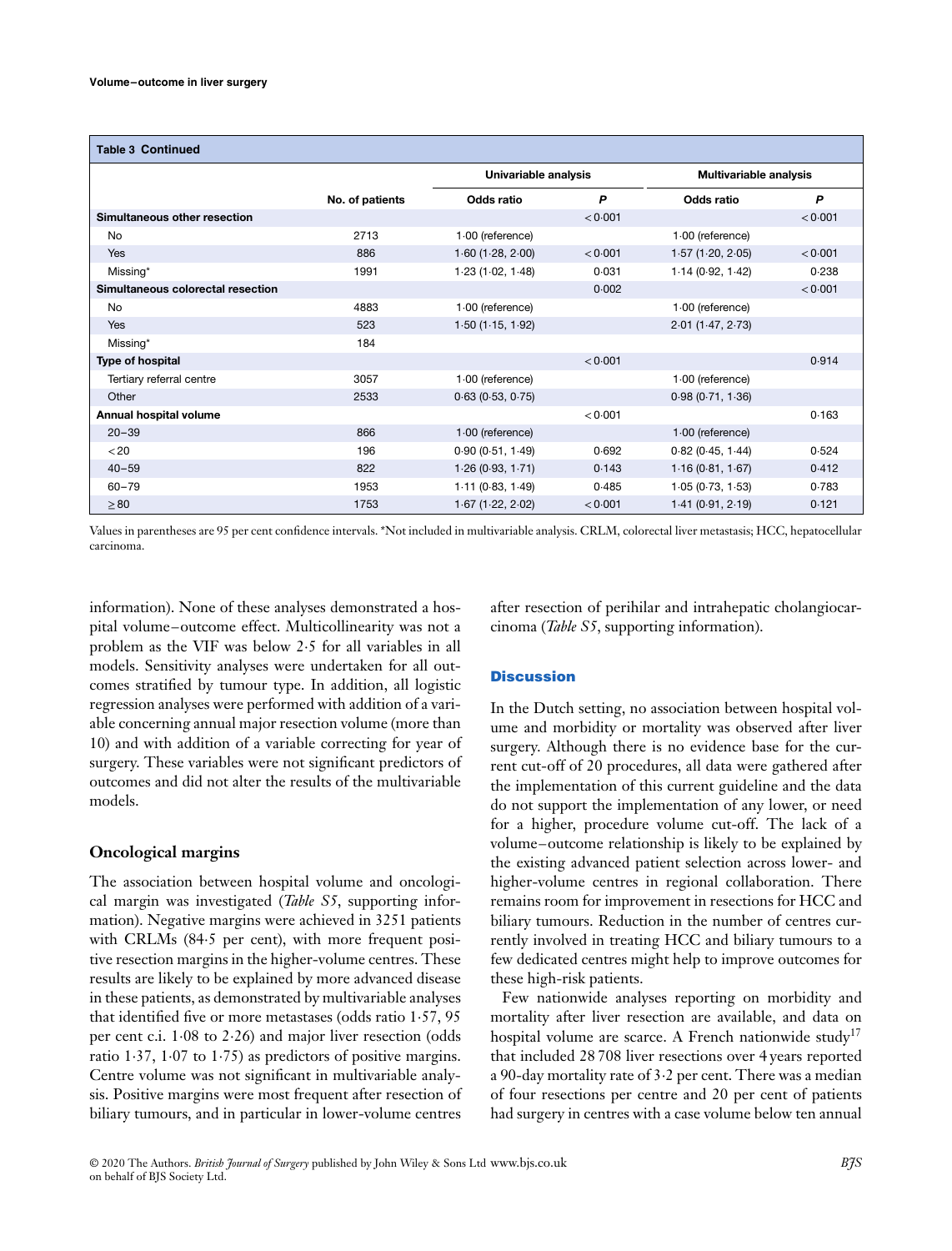procedures. In multivariable analyses, a volume–mortality association was observed, with centres undertaking five or fewer procedures annually as a reference. The hazard ratios for mortality were similar for all hospital categories undertaking more than 11 procedures annually, demonstrating no further volume–outcome relationship above the cut-off of 11 resections. In a large, but not nationwide, report from the USA including 11 429 patients, the overall 90-day mortality rate was 4⋅9 per cent, but ranged from 7⋅1 per cent when the hospital volume was below ten procedures annually to 2⋅9 per cent when at least 50 procedures were done<sup>18</sup>. In another report<sup>19</sup>, the analyses were based on a similar data set including 2949 liver resections, with the same 4⋅9 per cent mortality rate. The authors concluded that only resections done in high-volume centres, by a high-volume surgeon, were associated with reduced mortality. The median hospital volume was low, with two procedures annually, and median surgeon volume was one. In a more recent nationwide analysis<sup>20</sup>, including 110 332 liver resections performed across 1136 German hospitals, the overall mortality rate was 5⋅8 per cent. There is no centralization in Germany. For major liver resections, mortality was lower in centres undertaking at least 44 major resections annually. Although overall centre volume was not reported, the 1136 hospitals active in liver surgery suggest that median centre volume is low; of centres performing major resections, 80 per cent undertook fewer than four major hepatectomies annually. In this German report, the mortality rate was high in specific subgroups, such as 16 per cent after extended hepatectomy and 26 per cent when combined with biliary reconstruction.

Available studies that reported on the volume–outcome relationship in liver surgery and showed lower mortality rates in high-volume centres had low median hospital volumes of two to four procedures annually. The Dutch volume requirement of 20 liver resections annually is similar to that in several other countries<sup>21,22</sup>. The mortality rates reported in series that used the 20-procedure volume requirement (such as 2⋅0 per cent in the Netherlands and 2⋅1 per cent in Norway<sup>21</sup>) are lower than those in countries that have not implemented such a cut-off: 3⋅2 per cent in France17, 4⋅9 per cent in America18*,*19, 5⋅8 per cent in Germany<sup>20</sup> and  $3 \cdot 1$  per cent in Sweden<sup>23</sup>. Such direct comparisons are biased by numerous factors including different inclusion criteria, definitions and cohort characteristics.

There are several possible reasons for the lack of a volume–outcome relationship in the present cohort. First, there simply might not be a volume–outcome relationship in liver surgery after setting a threshold of 20 resections annually, and above this threshold outcomes are just as favourable in the smaller-volume as in the higher-volume centres. A more likely explanation could be the higher median hospital volume of 35 procedures than in other studies, and the advanced risk stratification already performed across many Dutch regional collaborations. This is demonstrated by the predominance of minor liver resections for CRLMs in the lowest-volume centres, compared with increasing numbers of major liver resections for other indications in the higher-volume centres. The data also indicate more advanced metastatic disease in higher-volume centres, and that the majority of HCC and biliary cancers are treated in the largest centres.

Although the mortality rate of 2⋅0 per cent appears to be in the lower range of rates reported in literature, there are several areas for improvement. The mortality rate after major liver resection was 5⋅9 per cent overall and 3⋅7 per cent for CRLMs. These rates have led to the start of a detailed analysis of these fatalities, including failure-to-rescue parameters. This project aims to further improve stratification of patients across centres and reduce overall the mortality rate to below 1 per cent. The current Dutch guideline encourages referral of patients with HCC and biliary cancers to experienced centres; however, in 2017, 20 and 16 centres undertook surgery on HCC and biliary tumours respectively. The overall mortality rates of 4⋅9 per cent after HCC resection and up to 9⋅5 per cent after major resection are higher than rates in the largest international series from expert centres (0⋅8–2⋅9 per cent)<sup>24–26</sup>. For biliary tumours, the overall mortality rate was 10⋅3 per cent, with the highest rate for perihilar cholangiocarcinoma (14⋅0 per cent). Although this is consistent with an in-hospital mortality rate of 13 per cent in a meta-analysis $^{27}$  of Western series, there is significant room for improvement considering that the mortality rate after perihilar cholangiocarcinoma resections in Asian centres is usually below 4 per cent<sup>27</sup>. In addition, margins were positive after biliary cancer resection in over one-third of all patients. Considering these rates, the treatment of this relatively small group across 16–20 centres is unlikely to optimize the outcomes, and further centralization of these resections to a handful of dedicated centres might help to reduce adverse outcomes.

This study had several limitations. It is possible that the lack of a volume–outcome relationship in the present analysis was the result of one or more risk-stratifying variables that were not included in the nationwide audit data set. These variables could include advanced data on (hepatic) co-morbidity, or variables in the patient evaluation such as the assessment of remnant liver volume and function. As in other national audits, there are some missing data for non-mandatory parameters<sup>28,29</sup>. Furthermore, to ensure complete anonymity in the analysis from a small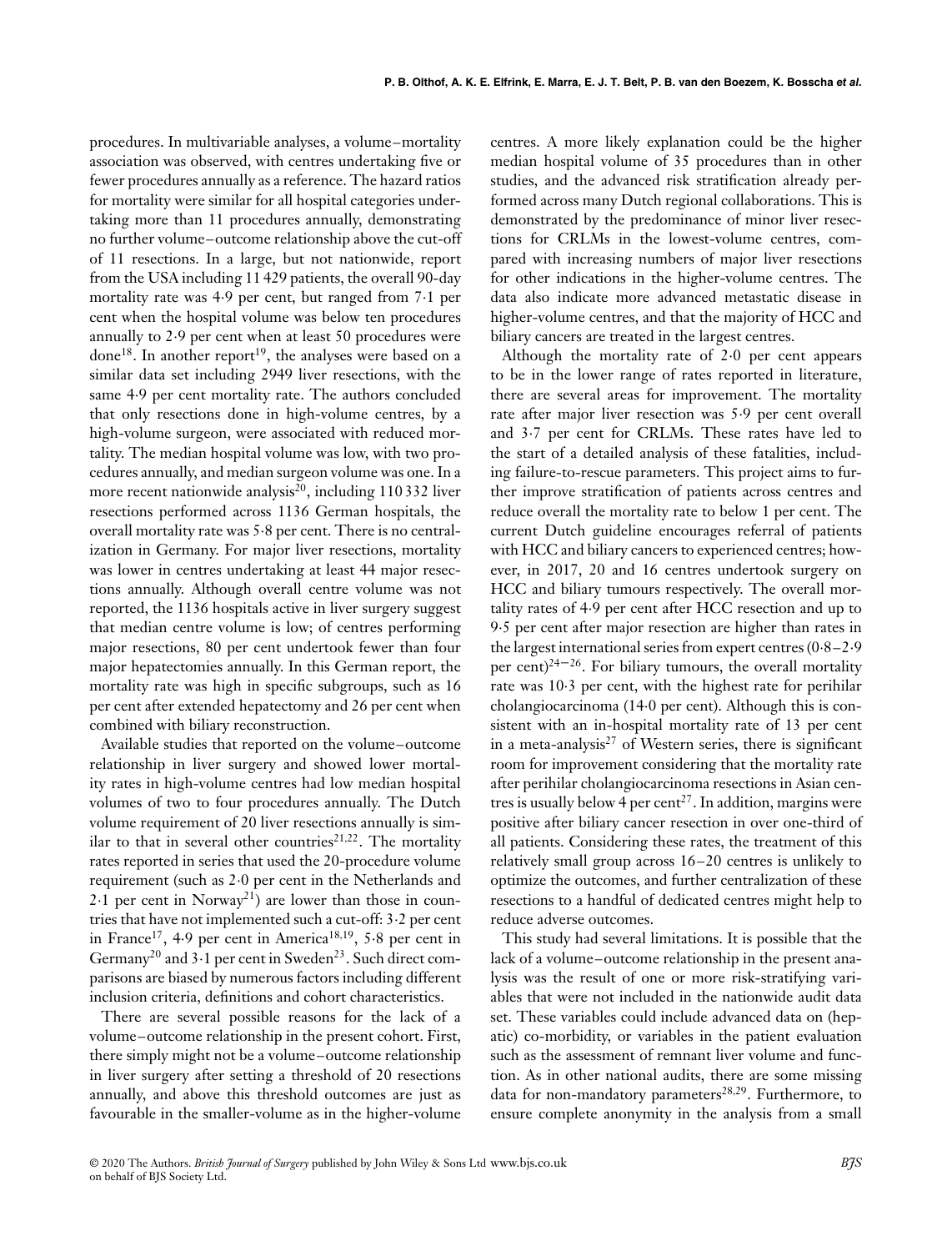country such as the Netherlands, no distinction was made between hospitals' teaching status, which is a factor known to have a potential influence on outcomes<sup>30</sup>. Although most perioperative deaths are likely captured by the 30-day or in-hospital mortality variable, 90-day mortality is likely more representative of true mortality, but is not included in the audit and was not therefore not available for the present study<sup>31</sup>. As the DHBA was designed for analysis of perioperative outcomes, no information regarding long-term outcomes is collected and therefore these could not be included in the analyses.

#### **Collaborators**

Members of the Dutch Hepato Biliary Audit Group who collaborated in this study: M. G. H. Besselink (Cancer Centre Amsterdam, Amsterdam UMC, University of Amsterdam, Amsterdam); M. T. de Boer (University Medical Centre Groningen, Groningen); C. I. Buis (University Medical Centre Groningen, Groningen); T. M. van Gulik (Cancer Centre Amsterdam, Amsterdam UMC, University of Amsterdam, Amsterdam); F. J. H. Hoogwater (University Medical Centre Groningen, Groningen); I. Q. Molenaar (University Medical Center Utrecht, Utrecht); C. H. C. Dejong (Maastricht University Medical Centre, Maastricht); C. Verhoef (Erasmus MC, Erasmus University, Rotterdam).

#### **Acknowledgements**

P.B.O. and A.K.E.E. contributed equally to this work. The authors thank all surgeons, interventional radiologists and administrative nurses for data registration in the DHBA database, as well as the Dutch Hepato Biliary Audit Group for scientific input.

*Disclosure:* The authors declare no conflict of interest.

#### **References**

- 1 Birkmeyer JD, Siewers AE, Finlayson EVA, Stukel TA, Lucas FL, Batista I *et al.* Hospital volume and surgical mortality in the United States. *N Engl J Med* 2002; **346**: 1128–1137.
- 2 Ho V, Heslin MJ, Yun H, Howard L. Trends in hospital and surgeon volume and operative mortality for cancer surgery. *Ann Surg Oncol* 2006; **13**: 851–858.
- 3 Ho V, Aloia T. Hospital volume, surgeon volume, and patient costs for cancer surgery. *Med Care* 2008; **46**: 718–725.
- 4 van Lanschot JJ, Hulscher JB, Buskens CJ, Tilanus HW, ten Kate FJ, Obertop H. Hospital volume and hospital mortality for esophagectomy. *Cancer* 2001; **91**: 1574–1578.
- 5 Gooiker GA, van Gijn W, Wouters MWJM, Post PN, van de Velde CJH, Tollenaar RAEM *et al.;* Signalling Committee

Cancer of the Dutch Cancer Society. Systematic review and meta-analysis of the volume–outcome relationship in pancreatic surgery. *Br J Surg* 2011; **98**: 485–494.

- 6 van der Geest LGM, van Rijssen LB, Molenaar IQ, de Hingh IH, Groot Koerkamp B, Busch ORC *et al.;* Dutch Pancreatic Cancer Group. Volume–outcome relationships in pancreatoduodenectomy for cancer. *HPB (Oxford)* 2016; **18**: 317–324.
- 7 Jarnagin WR, Gonen M, Fong Y, DeMatteo RP, Ben-Porat L, Little S *et al.* Improvement in perioperative outcome after hepatic resection: analysis of 1803 consecutive cases over the past decade. *Ann Surg* 2002; **236**: 397–406.
- 8 Noordzij PG, Poldermans D, Schouten O, Bax JJ, Schreiner FAG, Boersma E. Postoperative mortality in The Netherlands: a population-based analysis of surgery-specific risk in adults. *Anesthesiology* 2010; **112**: 1105–1115.
- 9 Integraal Kankercentrum Nederland (IKNL). *Cijfersoverkanke*; 2017.<https://www.iknl.nl/nkr-cijfers> [accessed 8 March 2019].
- 10 Ruzzenente A, Conci S, Ciangherotti A, Campagnaro T, Valdegamberi A, Bertuzzo F *et al.* Impact of age on short-term outcomes of liver surgery: lessons learned in 10-years' experience in a tertiary referral hepato-pancreato-biliary center. *Medicine (Baltimore)* 2017; **96**: e6955.
- 11 Makridis G, Reese T, Kantas A, Fard-Aghaie MH, Oldhafer KJ. Liver resection in octogenarians: are the outcomes worth the risk? The Hamburg Barmbek experience. *ANZ J Surg* 2019; **89**: 131–132.
- 12 Cohen ME, Liu Y, Ko CY, Hall BL. Improved surgical outcomes for ACS NSQIP hospitals over time: evaluation of hospital cohorts with up to 8 years of participation. *Ann Surg* 2016; **263**: 267–273.
- 13 Cescon M, Vetrone G, Grazi GL, Ramacciato G, Ercolani G, Ravaioli M *et al.* Trends in perioperative outcome after hepatic resection: analysis of 1500 consecutive unselected cases over 20 years. *Ann Surg* 2009; **249**: 995–1002.
- 14 van der Werf LR, Kok NFM, Buis CI, Grünhagen DJ, Hoogwater FJH, Swijnenburg RJ *et al.* Implementation and first results of a mandatory, nationwide audit on liver surgery. *HPB (Oxford)* 2019; **21**: 1400–1410.
- 15 de Ridder JAM, Lemmens VEPP, Overbeek LIH, Nagtegaal ID, de Wilt JHW; Dutch Liver Surgery Group. Liver resection for metastatic disease; a population-based analysis of trends. *Dig Surg* 2016; **33**: 104–113.
- 16 Dindo D, Demartines N, Clavien PA. Classification of surgical complications: a new proposal with evaluation in a cohort of 6336 patients and results of a survey. *Ann Surg* 2004; **240**: 205–213.
- 17 Farges O, Goutte N, Bendersky N, Falissard B; ACHBT-French Hepatectomy Study Group. Incidence and risks of liver resection: an all-inclusive French nationwide study. *Ann Surg* 2012; **256**: 697–704.
- 18 Asiyanbola B, Chang D, Gleisner AL, Nathan H, Choti MA, Schulick RD *et al.* Operative mortality after hepatic